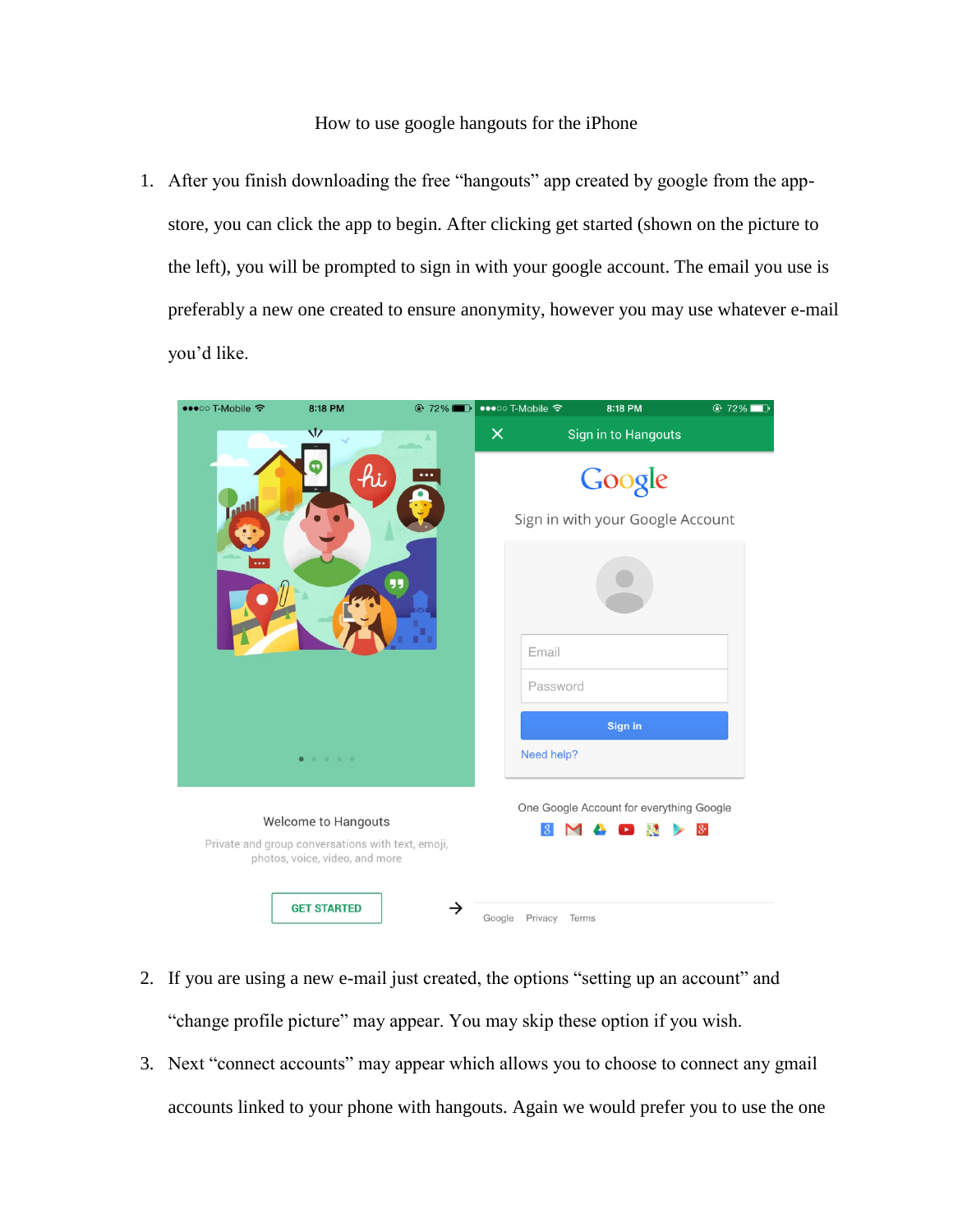just made to ensure anonymity, however you may link whatever google accounts to hangouts as you'd like.

- 4. The option "confirm your number" may appear, you may skip it if you wish.
- 5. Next click on the button left icon of a person, as shown in the picture below. Then in the search bar type in [geneseopeeradvocacy@gmail.com](mailto:geneseopeeradvocacy@gmail.com) our icon should pop up right below. Click the icon on the right of our screen name to add us.

| ••○○○ T-Mobile 令 | 8:20 PM         | $\odot$ 71%  | ••○○○ T-Mobile 〒              |   |          | 8:21 PM                                            |        |              |   | $\odot$ 71%     |           |  |
|------------------|-----------------|--------------|-------------------------------|---|----------|----------------------------------------------------|--------|--------------|---|-----------------|-----------|--|
|                  |                 | $\ddagger$ 2 | $\times$                      |   |          | <b>Add to Contacts</b>                             |        |              |   |                 |           |  |
| Q Search         |                 |              |                               |   |          | Q geneseopeeradvocacy@gmail.com                    |        |              |   |                 | $\odot$   |  |
|                  |                 |              | <b>Geneseo Peer Advocates</b> |   |          |                                                    |        |              |   |                 | 塭         |  |
|                  |                 |              |                               |   |          |                                                    |        |              |   |                 |           |  |
|                  |                 |              |                               |   |          |                                                    |        |              |   |                 |           |  |
|                  |                 |              |                               |   |          |                                                    |        |              |   |                 |           |  |
|                  | No contacts yet |              |                               |   |          |                                                    |        |              |   |                 |           |  |
|                  |                 |              | Q                             | W | E        | R<br>YU<br>P<br>T<br>O<br>$\overline{\phantom{a}}$ |        |              |   |                 |           |  |
|                  |                 |              | A                             | S | D        | F                                                  | G      | H            | J | $K_{\parallel}$ | L         |  |
|                  |                 |              |                               | Z | $\times$ | $\mathsf C$                                        | $\vee$ | $\mathsf{B}$ | N | M               | $\propto$ |  |
|                  | 曰               |              | 123                           | ٣ | Q        | space                                              |        |              |   | Done            |           |  |